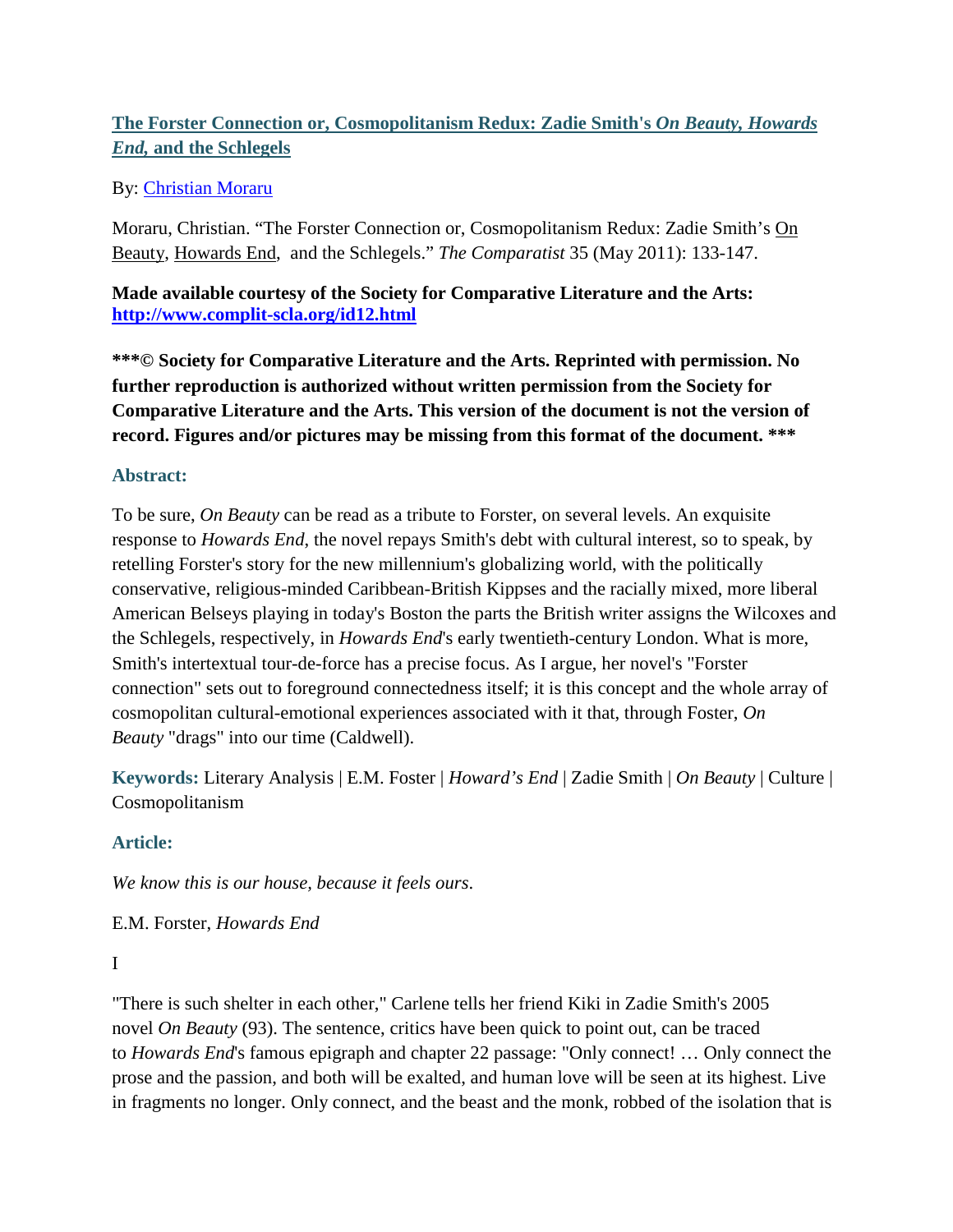life to either, will die" (168). Smith herself has acknowledged, in fact, that "from the first line, … this is a novel inspired by a love for E.M. Forster, to whom my all fiction is indebted, one way or the other." "This time," she goes on specify, "I wanted to repay the debt with *hommage*" (Smith, *On Beauty*" Acknowledgements").<sup>1</sup>

To be sure, *On Beauty* can be read as a tribute to Forster, on several levels. An exquisite response to *Howards End*, the novel repays Smith's debt with cultural interest, so to speak, by retelling Forster's story for the new millennium's globalizing world, with the politically conservative, religious-minded Caribbean-British Kippses and the racially mixed, more liberal American Belseys playing in today's Boston the parts the British writer assigns the Wilcoxes and the Schlegels, respectively, in *Howards End*'s early twentieth-century London. What is more, Smith's intertextual tour-de-force has a precise focus. As I argue, her novel's "Forster connection" sets out to foreground connectedness itself; it is this concept and the whole array of cosmopolitan cultural-emotional experiences associated with it that, through Foster, *On Beauty* "drags" into our time (Caldwell).

In Smith, the world is a world of relations rather than an assemblage of separate entities. We live fully, she suggests, to the extent that we make connections and relate to one another. In her view, relationality is world rationality, the very formula of being. To be is to be with others. In her 2000 international bestseller, this defining togetherness is profoundly engrained in minds and bodies alike, in people's notions and complexions, in their words and teeth, in linguistic roots and tooth roots. Deep as these roots may be, in *White Teeth* they are intertwined with other roots and thus make selfhood impossible to isolate as a discrete ontological and cultural unit. The harder one digs—the deeper Smith's narrative "root canals"—the more the vertical cut through a self's biography proves to be a cross-section through other biographies, individual and collective, and the political and ethical bearings of this revelation cannot be underestimated. *White Teeth* explicitly cautions us that, considering the heteroclite architecture of who we are, literal self-engendering—"autogamy," Smith calls it—is philosophically dubious, a repression of or cover for a process the author seizes as "cross-pollinating" (257). So is, of course, *White Teeth* itself, a fictional cross-pollination in its own right, what with its Salman Rushdie and Hanif Kureishi textual implants. So is Smith's next novel too, *The Autograph Man*, where one of the main heroes, Alex, is a "philograph," a collector and trader of autographs—others' quintessential writings, as it were—but also a writer, of late at work on a book of sorts listing in two separate (yet inevitably overlapping) columns all things "typically" Jewish and gentile. No less crosspollinating is *On Beauty*.

What draws Smith to Forster and, in particular, to the 1910 classic is her precursor's relational imagination and, behind it, his uniquely cosmopolitan mindset. The connection is just one among many setting forth the strong emphasis Forster places on disinterested ties, friendship and affective bonds, human affiliations, and generally on the other's nurturing proximity to the self no matter how far apart the two may be by location, ethnoracial background, or political allegiance. Significantly, in Forster (the modernist esthete of the Edwardian age, the closeted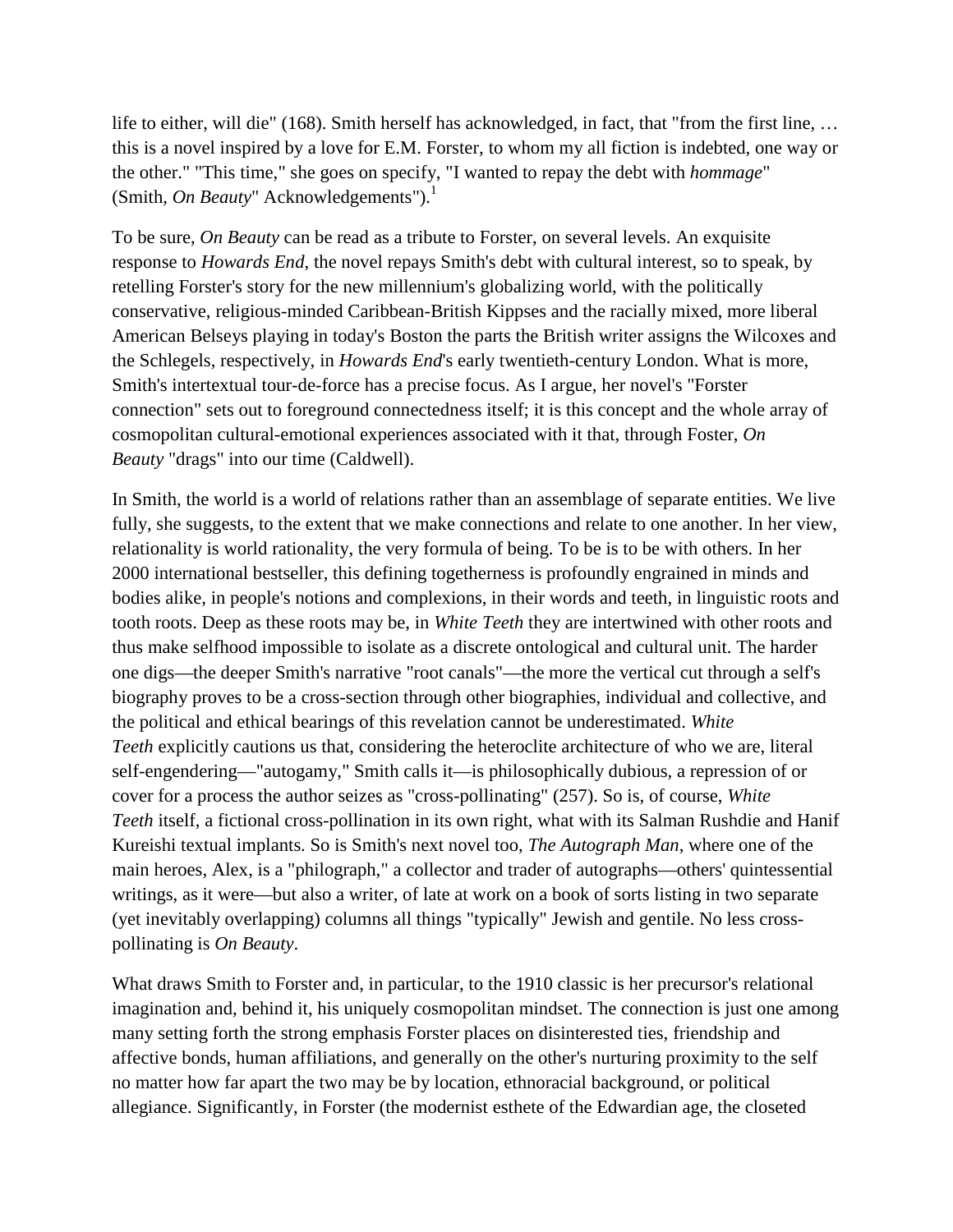homosexual and sometimes critic of the British Empire, and the lover of Italian and Indian culture) the Jamaican-British writer finds a generous model of worldliness and sociality that she extends to a place and time where such values seem in short supply. We shall note, the dearth of connectedness and of those others without whom neither connection nor self can develop becomes for Smith a matter of ethics as much as aesthetics. Also typical of her version of cosmopolitanism is an existential, historical, intertextual approach to connectedness. For she tackles the latter with help from others: Elaine Scarry's 1999 *On Beauty and Being Just*—from which Smith's *On Beauty* borrows more than just its title—and, first and foremost, *Howards End* (Smith, *On Beauty* "Acknowledgements").

While Smith does not use Forster's title too, one of her lead characters is *Howard* Belsey, and the novel does *end* with him lecturing, assisted by "Smith," his graduate student, on Rembrandt before colleagues and friends at Wellington College. Although *On Beauty* has Howard admit that he "can't stand Forster" (298), the ending is just another Forsterian clue, one more time decoding Smith's text as a narrative rereading of *Howards End*. This rereading gets under way from the outset, with the e-mail Howard receives from his son, Jerome. Critics like Gérard Genette would probably advise against ignoring the real "threshold"—and code breaker—of Smith's fictional world, namely, the H.J. Blackham motto to the novel, "We refuse to be each other." No doubt, the line can be read in more than one way, but, via Forster, Smith prompts us to take it as an invitation not to be *like* each other, i.e., interchangeable, but to imagine ourselves in the other's place so as to be there *for* one another and so, at last, be ourselves to the fullest.

Place, more exactly residential place, holds in *Howards End* a truly pivotal role. The place identified in the title of Forster's novel is unquestionably more than an address. It is a bonding space, a domain of female "comradeship" (Forster's own word) and cradle of an evolving, crosscultural and cross-topological women's tradition. Serving to Ruth Wilcox as the one-time companion and "spiritual heir" Kiki Belsey is to Carlene Kipps, Margaret Schlegel is hardly committed to feminism yet vows that "if men came into Howards End it should be over her body" (98, 248). She does not dislike "men"—including men like Henry Wilcox, whom she marries following Ruth's death—but the narrow-minded authoritarians both Henry and his son Charles prove they can be. Their authority expresses itself in a blend of male chauvinism, jingoism, and self-centered, materialist and individualist localism whose explicit target is, time and over again, early twentieth-century philosophies and practices of cosmopolitanism.

If Margaret's slogan is "connect," "My motto," Henry promptly replies, "is Concentrate." He makes no apologies either: "I've no intention of frittering away my strength with that sort of thing" (168). "It's no frittering away the strength," Margaret protests his dismissal of "connections," but "enlarging the space in which you may be strong" (168). Strength, Henry implies, comes from inside. It issues from within the individual and *his* culture, from the only concentrated space in which people can apply themselves, concentrate, and succeed even though, like Henry, they eventually wind up taking over other spaces for political and economic benefit. They act with a markedly masculine authority and assert it topologically as they monopolize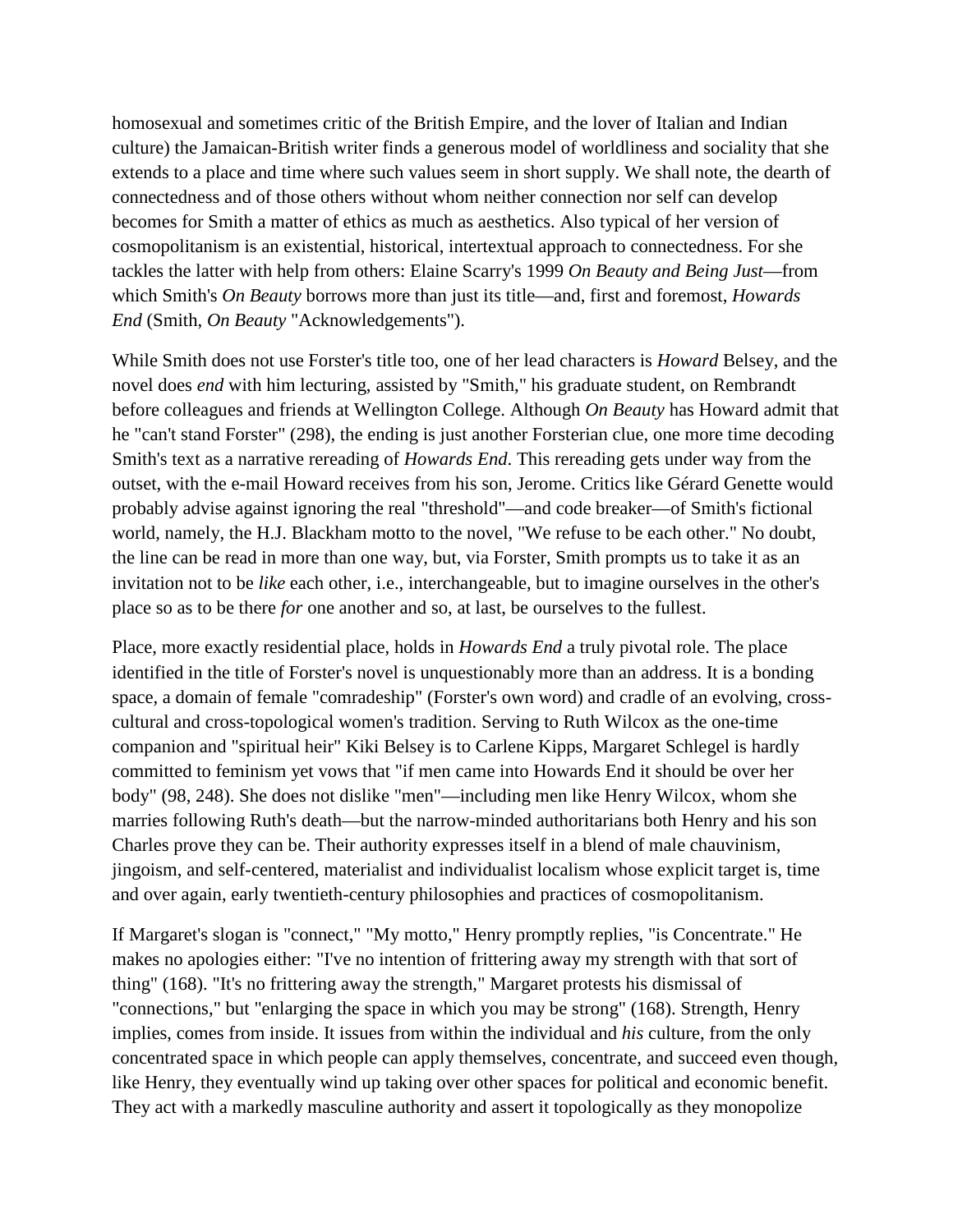space, excluding from it undesirable presences such as women and aliens. In this regard (theirs), Howards End makes for a political synecdoche of the UK, an autarchically authoritarian and patriarchal *mise-en-abyme* of British society. Not unlike the latter, the place is not to be opened or "left" to an "outsider, who'd never appreciate" it anyway, according to Henry and his son. On this account, in "conveying" Howards End to Margaret, they decide that "Mrs. Wilcox had been treacherous to the family, to the laws of property, to her own written word" (99). In Henry's view, a self coalesces as it fills out and lays exclusive claim to a determinate place. Intellectual and cultural self-possession and ownership of the place are co-extensive; both are absolute and absolutely "allergic" (allergy, the Ancient Greek etymon teaches us, is an adverse reaction to "others," *álloi*). Instead, Margaret believes we truly come into our own only when we open up ourselves and our homes to others, or seek them out at their places. There are surely dangers we need to be aware of such as conquest, subjugation of others and their lands, and the like. After all, Margaret is not unaware of what cosmopolitanism itself might become—and did become—at the hands of empire: like the latter, a source of worldly "grayness" (276), a "caricature of infinity" not unlike the modern metropolis of London (242).

In both Edwardian London and Forster's novel, socialism, equitable distribution of wealth, women's rights, and cosmopolitanism are hotly debated topics. Tibby, Margaret's brother, proclaims himself a cosmopolitan (146), and Helen, his sister, acts like one pointedly. Margaret, however, suspects that contemporary cosmopolites live cut off from "earth" (227), all "dust, and a stink, and cosmopolitan chatter" (190). They could not care less about other people. The "English," she thinks, is a "better vein than the cosmopolitan" (145), which, however, does not prevent Charles from pegging her as a "cosmopolitan," and a "German cosmopolitan" to boot, exactly the kind of type he "cannot stand" (100).

Charles's apprehension is worth pondering. In a sense, he is right. The Schlegels, Margaret included, represent an interesting "type" of cosmopolite. To Mrs. Munt, they are "English to the backbone" (25) and thereby distinct from the Germans, whom Margaret herself deems "too thorough," even though, we have noticed, "thoroughness" can be equally a mark of Englishness. In any event, the "thorough" is the cosmopolitan's flip side in that it tends to leave little room for ambiguity, experiment, and adventure, for the alternatives and the outsiders who usually try them out first. Thoroughness evokes the completion of an itinerary, a spatial voluntarism that implies carrying through a certain project as well as the projection into and over space, now adjudicated (mine) through and through, completely and for that reason exclusively, and marked as such geopolitically and culturally. The thorough kind invariably completes its actions and follows "through" because it concentrates in Henry's sense of the term, that is, it acts with limited purview and within limited space, and is if not hostile at least indifferent to others and their locations. Thoroughness and self-centeredness are thus equivalent and, also in this context, other names for provincialism.

They are also what Margaret's father had sought to leave behind when he moved to England. Oddly enough, however, imperial and acquisitive England is now turning into the Germany he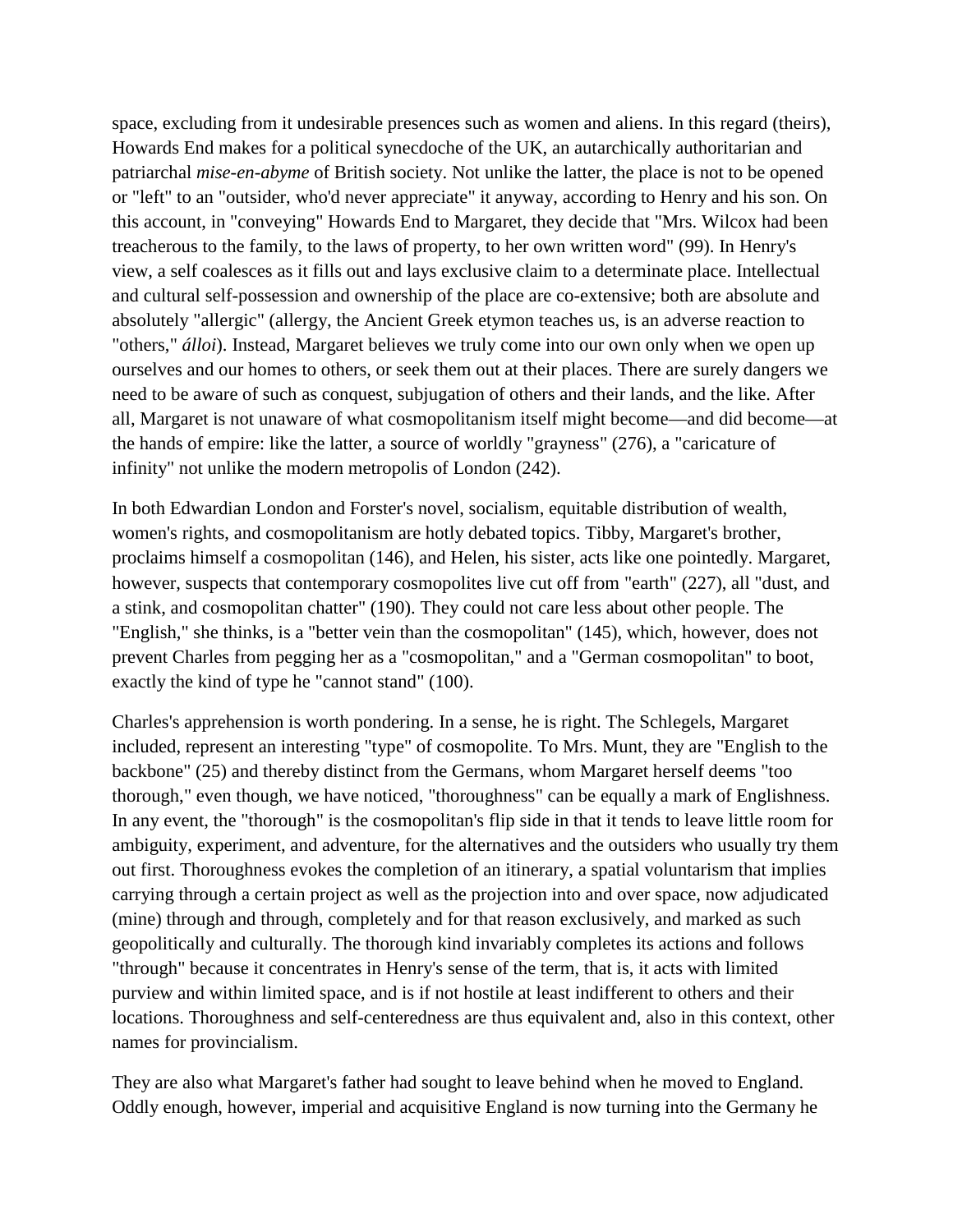had fled. Neither country embodies cosmopolitanism, nor is either its antithesis. In Forster, the cosmopolitan can be, in principle at least, nowhere and everywhere but not in an "uprooted," disembodied, and free-floating way. It lies in-between, much like the Schlegel sisters' type, which falls somewhere between the "English to the backbone" and the "Germans of the dreadful sort" (41). Indeed, cosmopolitanism is not confined to a place insofar as it eludes the logic of thoroughness and imperial (German, British, etc.) adjudication. It goes without saying, it cannot be *of* a place, cannot be *one* place's monopoly no matter how "concentrated" human presence and its culture may be in that point in space. For, its own logic, its *other* logic, does not develop discretely or punctually, in or at unconnected points but rather in aggregate structures that draw the separate dots together. At odds with self-absorbed, concentration and its "fragmentary" *Weltanschauung*, cosmopolitan culture largely comes "after" fragments, and this is exactly what Margaret means when she urges Henry not to live "in fragments" any more. In contrast, imperial cosmopolitanism, whether spatial or cultural, consists of a threatening totality insofar as it further concentrates and centralizes, levels out, and thus marks the global onset of "gray" at the expense of the offbeat, atypical, incomplete, less-than-thorough, and emotionally composed. Smith's cosmopolitan parable, to which Forsterian intertextuality is so instrumental, reacts subtly if vigorously to this threat. In order to understand this reaction, a brief historical sketch of cosmopolitanism's totalist claims is in order.

#### II

Cosmopolitan claims have received renewed attention of late, so much so that some critics use "cosmopolitanism" and "globalization" synonymously. Others refer to cosmopolitan culturalaesthetic practices (which may or may not include consumption) and political philosophies, setting aside the global terminology to talk about material production and its economy, finance, trade, labor aspects, and transnational corporations. Along the lines of a division of which many have grown weary, cosmopolitanism is to globalization what superstructure is to base in oldfashioned Marxism. Along similar lines, cosmopolites need not (although they often do) leave their separate locations to converge on common interests, hobbies, and lifestyles whereas jetsetting bankers and Nike CEOs fly out of central, highly integrated quarters to further integrate the world by wrapping it around their corporate fantasies of universal interchange. One is, the argument goes, adamant about difference and such as, appearances notwithstanding, centrifugal. Catering to an "established centrality," the other is manifestly centripetal and demonstrably dedifferentiating in its worldwide, indeed globalizing effects (Lefebvre 365).

I am all for heuristic simplifications, and this one is as helpful as any. Before accepting it, however, we should remember that the *ecumene* is not only the Greek word but also the world envisioned and conquered by the Greeks in the mid-fourth-century BC. With Alexander the Great's campaigns, the *ecumene*becomes both outcome *and* vehicle of Hellenization and, ironically enough, has remained so in the only history of cosmopolitanism available, Peter Coulmas's 1990 *Weltbürger: Geschichte einer Menschheitssehnsucht*, which, the occasional references to Alexander's "Hellenizing" cosmopolitanism notwithstanding, is Eurocentric in its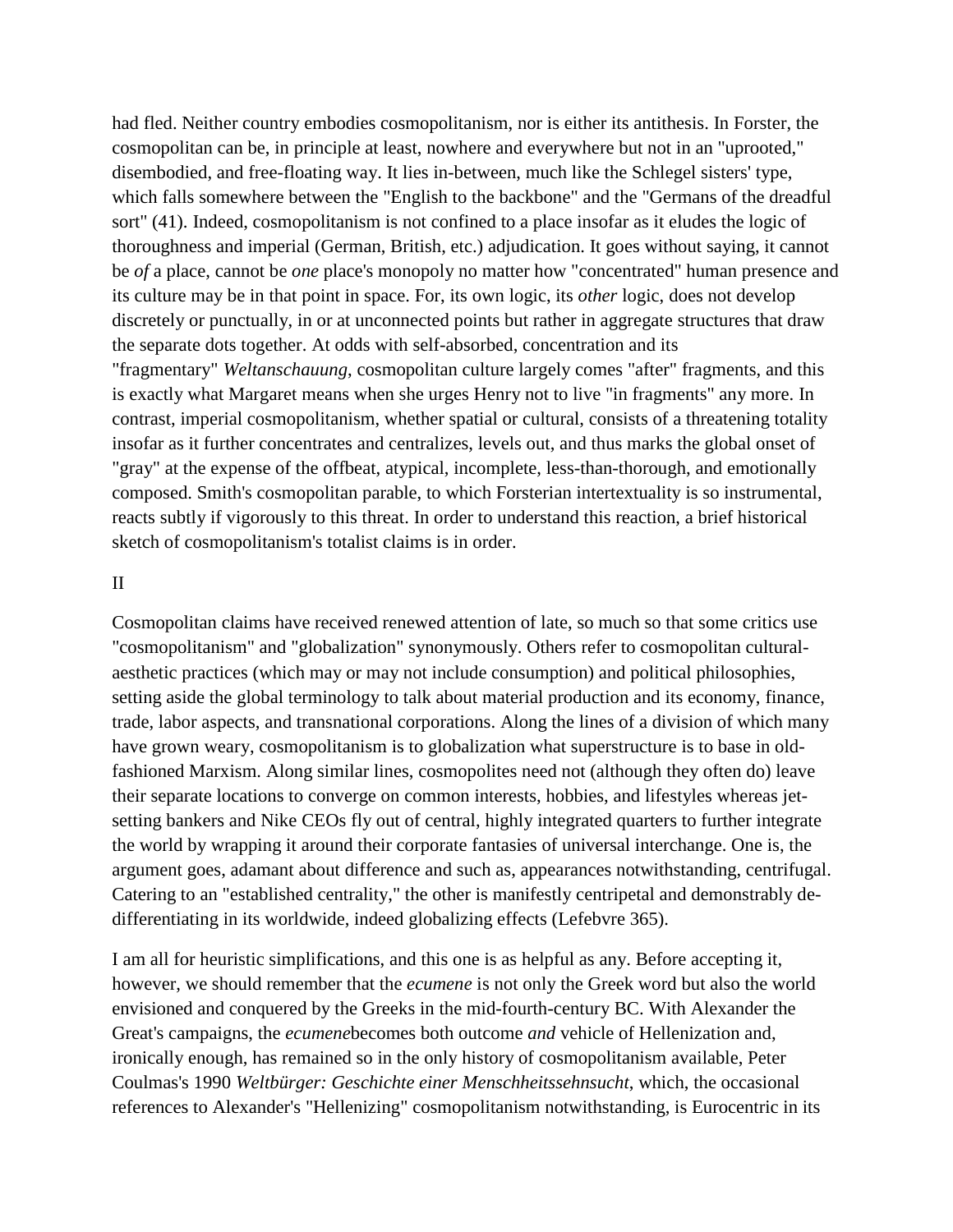"national[ist] universalism," and Western cosmopolitanism "Eurocentrism," if not Hellenocentric. The historian takes Plutarch's point that the Macedonian made Zeno's dream of "cosmopolitanism" come true," but the "universalism" of this "idea" no less than of the imperial enterprise the idea fueled are glossed over (66, 301–04, 59). Classical cosmopolitanism is universalist, but, in spite of what the old Stoics, eighteenth-century *philosophes*, or Julien Benda's "bona fide," pre-*Volksgeist*-era *clercs* may say about slaves, women, and foreigners, this universalism has repeatedly issued empires an expansionist free pass. Alexander's ideal of doing away with the distinction between Greek and "barbarian" and, centuries later, Marcus Aurelius's desire to abolish the "difference between here and there" (Marcus Aurelius 136) were more than idealistic dreams. Recent cosmopolitan studies have shown repeatedly what privileged terms such as "cultural hybridity," "religious syncretism," "linguistic creolization," and other cross-and multicultural formations actually meant and what the elimination of difference actually entailed in imperial history.

To this history, it bears stressing that cosmopolitanism has been complicitous. Generation after generation of Western thinkers and artists have drawn the Stoic concentric circles of belonging, with "we" natively and "naturally" at the center—the ecumenical world's *omphalós*—bound by blood and birthplace but also by our self-assigned task of pacifying, civilizing, democratizing, and otherwise rationalizing people elsewhere. Herein lies cosmopolitanism's perennial quandary: while it deems the inner circles as narrow, provincial, and sectarian, it remains trapped inside them. Moreover, it enlarges and drags them all over the planet, enveloping the global *ecumene* precisely in the culturo-centric *dóxes* that cosmopolites profess to leave behind. In short, under its universalist rhetoric of "immutable" and "common" human values (Benda 85, 98–100), cosmopolitanism has often been an extrapolation, a totalizing attempt. In it, a colonization of sorts going on not only as economic and cultural globalization but also under the guise of self-styled cosmopolitan critiques thereof. Of course, if we define the cosmopolite as the person who acquires an education through, knowledge of, taste for, and formation in texts, values, and proclivities either alien or only considered alien to those inherited by background (native country, language, descent, religion, etc.), in sum, as the person who comes to be what he or she is through exposure to the discourse of others, then we should admit that cultural-aesthetic cosmopolitanism participates in the Westernization of the world less or less directly than, say, Jesuit missionarism. Common sense asks that we distinguish between the influence of a cosmopolitan movement like the European avantgarde on the *négritude* proponent Aimé Césaire and the impact of Christian missionaries on African religions. Besides, a strong case can be made (and has been made) for a broadly polycultural, anti-metropolitan strain *within* European modernism. But overall cosmopolitanism's professed universalism and internationalism prove lopsided or, one-sidedly wedded to the Eurocentric, colonizing, and leveling underbelly of modern rationality. It appears socially exclusive rather than inclusive. In spite of its declared intentions, cosmopolitanism rarely manages to derail the geocultural processes whose fundamental premises it shares. For this reason, critics from Timothy Brennan to John Carlos Rowe have not refrained from calling today's cosmopolitans "neo-imperialist," and for the same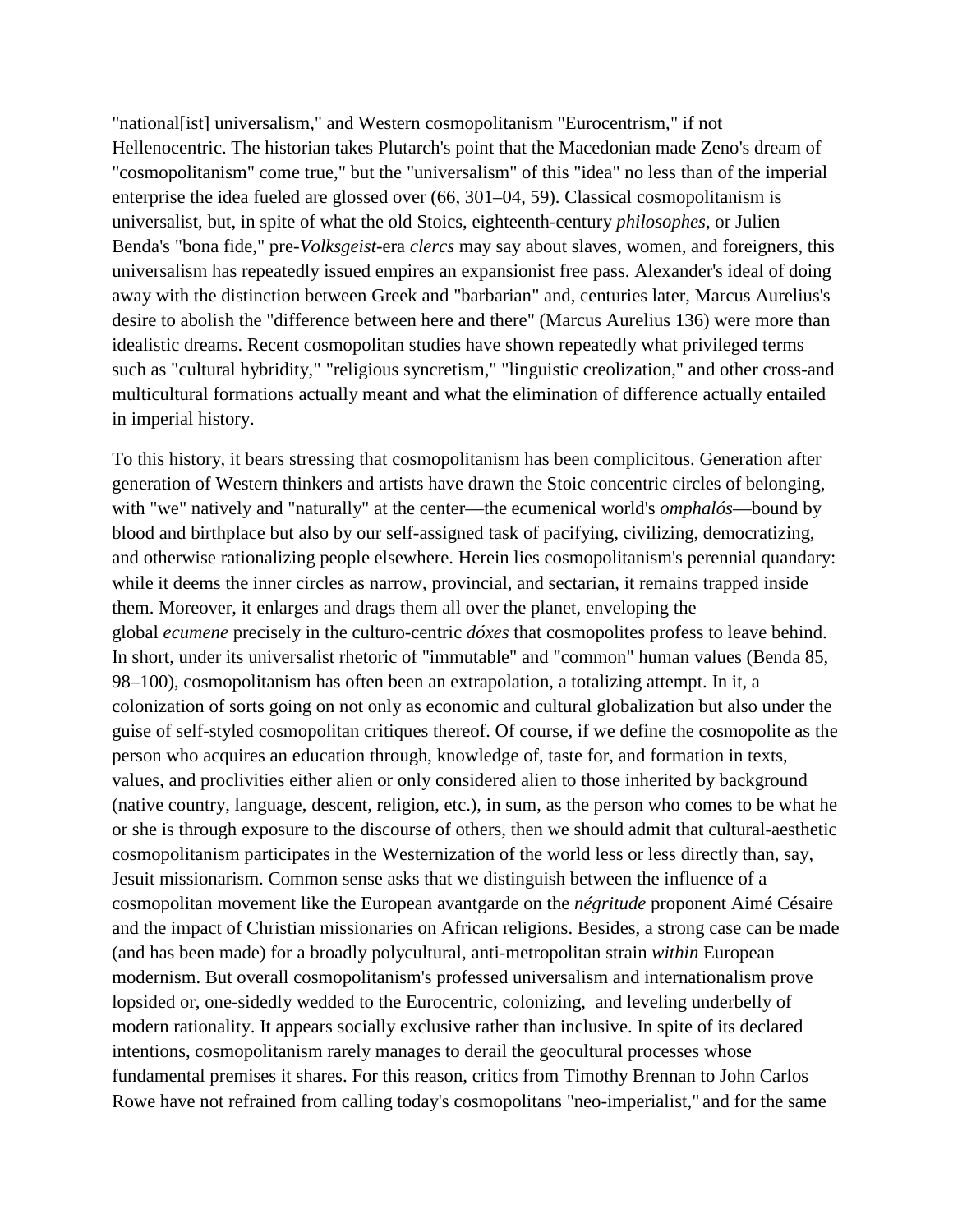reason Peter Van der Veer thinks it is ironic "to see" cosmopolitanism "celebrat[ed] in some post-colonial writing without any critical reflection on the genealogy of the concept" (169). Indeed, rigorous historical analysis cannot miss the mutual reinforcement of cosmopolitanism and colonialism. While the former served more than once as the metropolis's cultural arm, the latter, Coulmas concedes, fostered the "conditions necessary to cosmopolitanism's development on a global scale" (205).

"Development" is misleading, though, if, as we learn from the same source, "the content of cosmopolitan thought does not change" after Saint Paul, Augustine, and the spiritual founding of "Christopolis" (169). Note that Christopolis was to *kosmópolis* what Christian was to fourthcentury BC Cynic philosopher Diogenes of Sinope's *kosmopolítes* ("citizen of the world") (Heater 7). As a rationalist-universalist (and thus "Greek," Euro-centered) philosophy of the human and a project of global scope, cosmopolitanism becomes also "catholic" (*katholikós* or "universal") in a more broadly Christian sense. In its dominant texts and geopolitical embodiments, it remains so throughout its multi-millennial career in spite of successful attempts to uncover cosmopolitan traditions in non-Christian and non-Western cultures.<sup>3</sup> I share critics' reluctance to "specif[y] cosmopolitism positively and definitely"—hence their talk of cosmopolitanism*s* instead of cosmopolitanism (Breckenridge 1)—and I do appreciate the insistence with which Mitchell Cohen, Bruce Ackerman, Walter Mignolo, Jeremy Waldron, Pratap Bhanu Mehta, Ali Rattansi, Gita Rajan, Shailja Sharma, Jigna Desai, Philip Leonard, Stuart Hall, K. Anthony Appiah, Michael Cronin, Julia Kristeva, Bruce Robbins, and others have argued for "vernacular cosmopolitanism, rooted cosmopolitanism, critical cosmopolitanism, comparative cosmopolitanism, national cosmopolitanism, discrepant cosmopolitanism, situated cosmopolitanism, … actually existing cosmopolitanism," not to mention more intricate, theoretical-terminological reformations such as "cosmopolitan patriotism, cosmopolitan nationalism, cosmopolitan democracy[,] and cosmopolitan post-colonialism" (Hollinger 228).

There is an ironic undertow to David Hollinger's roll call, but the irony is not uniformly warranted. I am quite willing to allow, in fact, that belittling such post-Cold War endeavors to query, retool, and diversify the Stoic-Enlightenment-based cosmopolitan paradigm around diversity itself and attendant "soft" "micro-cosmopolitanisms" would definitely be an "uncosmopolitan thing to do" (Breckenridge 1).<sup>4</sup> After all, the questions raised by contemporary students of cosmopolitanism are both capital and timely: What does it mean to be a cosmopolite these days? If it no longer means only a white, male, upper-crust Western affair, then what kind or kinds of cosmopolitanism have become or are becoming prevalent, necessary, or obsolete? The Cynics' and Stoics' world citizenship? The rational-Kantian cosmopolitanism of the Enlightenment? The modernist-aesthetic cosmopolitanism of the late nineteenth-early twentieth-century, in the James-Wilde-Pound-Joyce-Stein-"lost generation"-"Vienna Circle" line? Non-Western—or not Western-only—post-imperial, religion-, ethnicity-, and professionbased cosmopolitanisms such as those of the new collectivities and sodalities of nomads, migrant laborers, peace-keepers, charity workers, academics, activists, refugees, exiles, pilgrims, and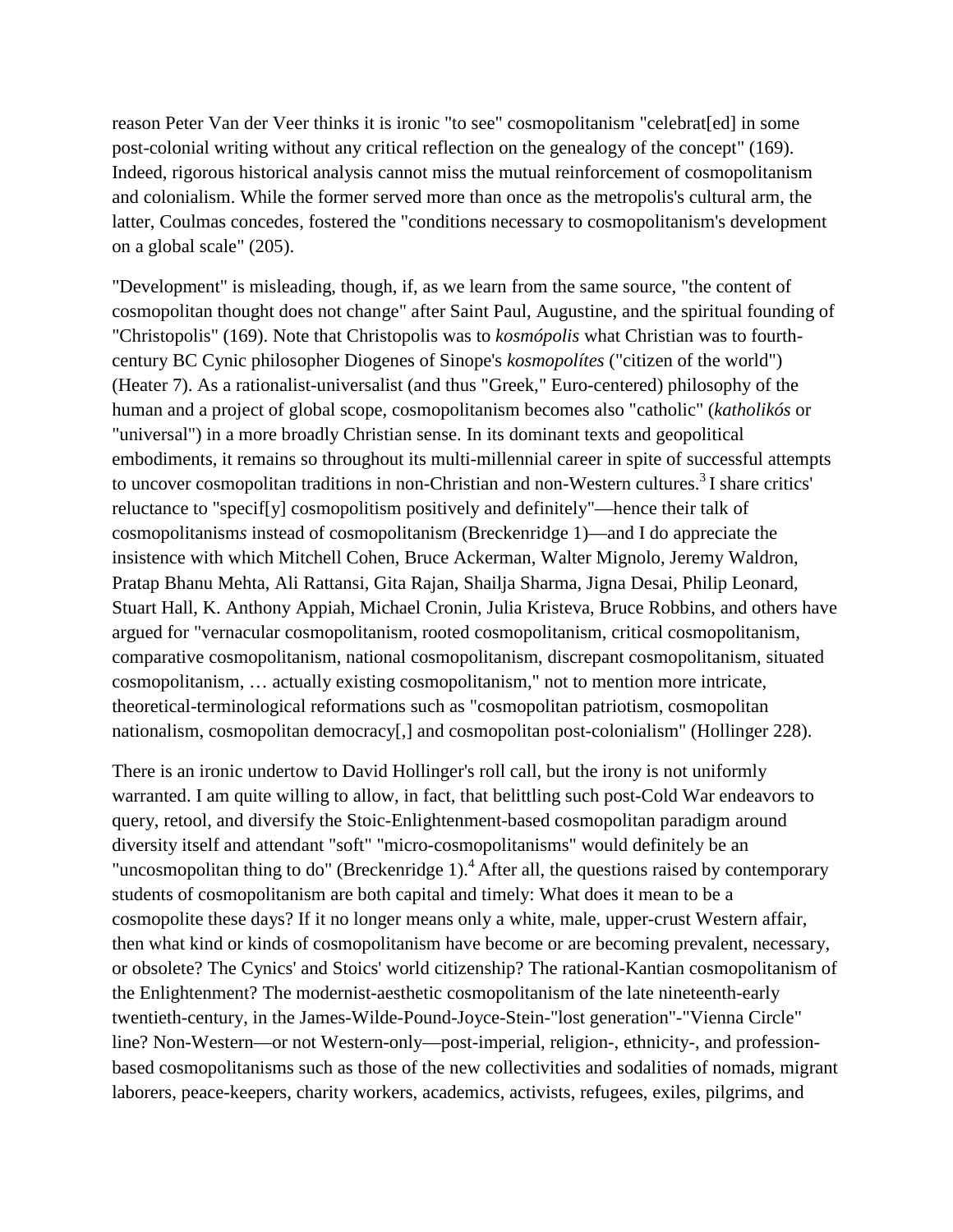NGO personnel perhaps? Would any of these respond to the conditions and priorities of twentyfirst century globalization?

III

Smith turns to Forster and, more specifically, to Forster's own "homage" to the great romantics August Wilhelm and Friedrich Schlegel in an attempt to reimagine cosmopolitanism and its relational philosophy for our global era. Although cosmopolitan despite its anti-cosmopolitan rhetoric, Margaret's exhortation represents an indirect paean to her father and, through him, a salute to the other Schlegels often mentioned apropos of Margaret, Helen, and Tibby. Few have noticed, however, that Forster not only "borro[ws] Margaret and Helen's patronymic from the Romantic philosopher Friedrich Schlegel," but that the German thinker's "early thought becomes the (unelaborated) touchstone for their beliefs" as the novel "elevates his value for personal relationships and love to such heights that they just might overcome world-historical problems such as the fate of [British] Empire" at the dawn of the last century.<sup>5</sup> The English Schlegels' *pater* refers the reader quite transparently to their German patrons. He was, most tellingly, a "distant relation of the great critic [Friedrich] Schlegel," as we learn from an earlier version of the novel (Miller 195),<sup>6</sup> and also a cultural relay in a cross-national tradition of relatedness, hinting at the notion of a family of spirits and ideals, in which intellectual and emotional ties may outreach those grounded in shared birthplace, mother tongue, or ethnicity. "He was not," *Howards End* assures us, "the aggressive German, so dear to the English journalist, nor the domestic German, so dear to the English wit. If one classed him at all it would be as the countryman of Hegel and Kant, as the idealist, inclined to be dreamy, whose Imperialism was the Imperialism of the air" (41). Dismayed by "bigness," "Pan-Germanism," and the utilitarian "thoroughness" of the "vulgar mind" deprived of the "imagination" (42), the quasi-"unclassifiable" German is of a sort "that was more prominent in Germany fifty years ago than now"  $(41)$ .

August Wilhelm died in 1845 and Friedrich sixteen year before, but in mid-nineteenth-century German culture this character type was undeniably influential. Alongside Hölderlin, Jean Paul, Novalis, Schelling, and others, the Schlegels themselves illustrated the so-called "Herder effect" (Casanova 77–81), having formulated after Herder a two-pronged romantic aesthetics that sought, on the one hand, to identify an independent, distinct profile for German literature and rising national literatures across Europe, to "nationalize" and define in specific terms the continent's emerging cultures, and on the other, to deal with modern literature comparatively, in international and historical contexts of co-dependence, by "connecting" recent and Ancient, European and Asian traditions philologically. The duality of the project lived on beyond Herder's time and became increasingly troublesome as German nationalism escalated and the imperialism abhorred by Margaret's father took root. But overall Forster is right to stress the supranational, "synthetic" element. Friedrich Schlegel theorized romanticism itself as a new if incomplete and fluctuant synthesis, a rhetoric of connectivity capable of taking on, although not necessarily overcoming the fragmentation of modern life. On this topic he composed his own *Fragmente*,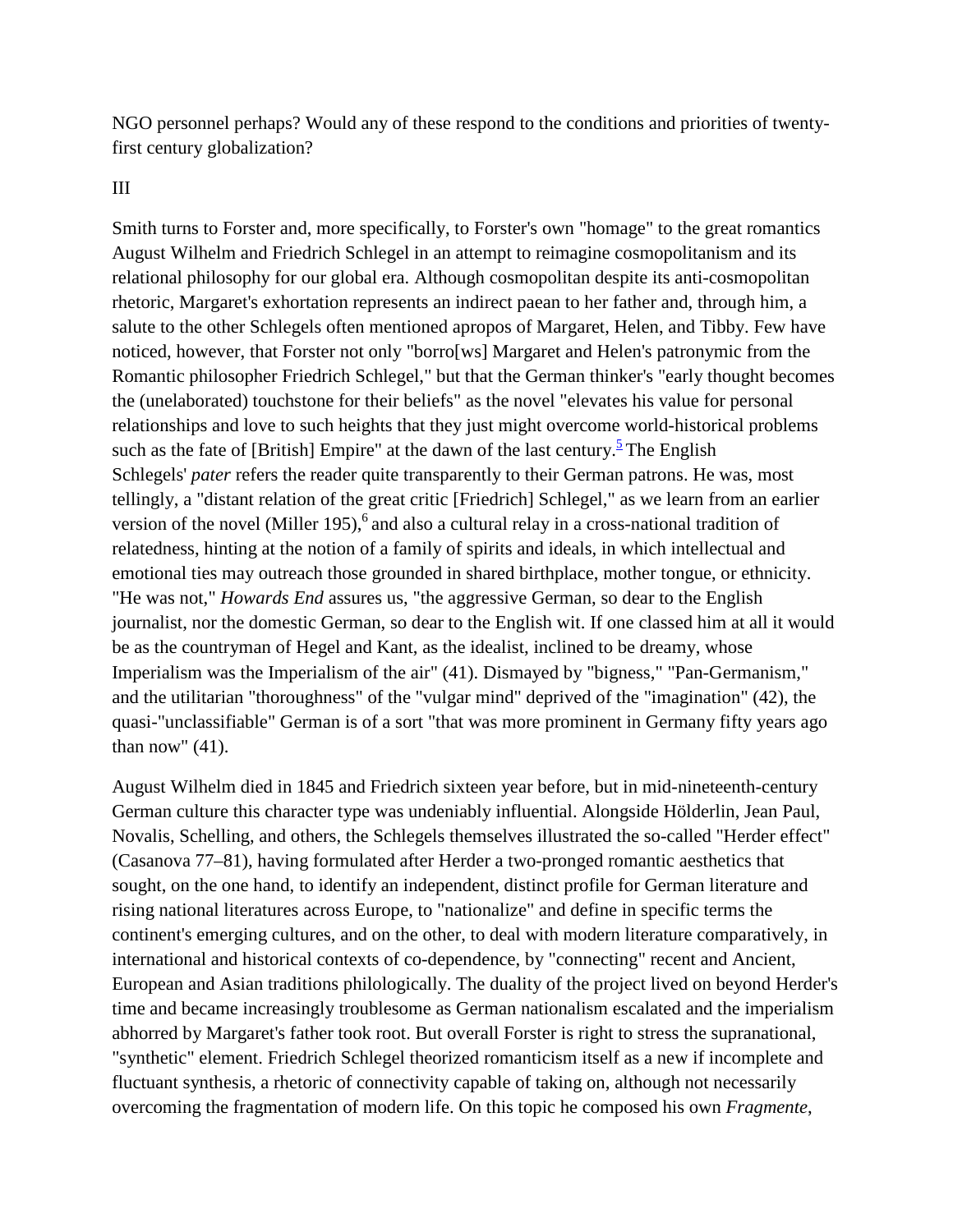along with other works published in the *Lyceum* and *Athenäeum*in the late 1790s and the first years of the next century.

In an essay on the Schlegelian aesthetic of the fragment, J. Hillis Miller suggests that "If [Schlegel's] fragments are really fragments, they cannot be joined together in a chain, garland, or system. However they are assembled, they still remain a contiguous set of incompatibles. It would be a dangerous mistake, for example, to try to use a chain of fragments to anchor a boat. They just cannot be connected to one another in a way that will hold. A chain of fragments is a chain that does not enchain or concatenate" (8). Neither part of a whole nor a whole onto itself, a "true fragment" is for Schlegel, according to Miller, a "catachresic allegory," a figure of the "wholly other" or, what the German idealist calls "chaos." The point is, of course, to "sublate," to abolish while also somewhat preserving this chaos so as to convert it into a positive value, a structure likely to capture some of its swarming plurality and irreducible meaning.

Following his conversion to Catholicism late in life, Schlegel himself tried to rewrite his own fragmentary thoughts into a clarifying synthesis, but the attempt met with questionable success. However, Schlegel's early wrestling with the concept of chaos as an ontological given as well as a moral and aesthetic challenge would prove consequential for Forster and his characters. The fragment dares us to acknowledge the incomplete, unconnected, isolated, and "sheltered" mode of existence as a reality of life that at the same time aims beyond fragmentariness, isolation, and parochialism by opening our own selves and places to others. Margaret's "Live in fragments no longer" injunction recognizes the fragment with all that it implies and thus points to a form of sociality—rather than a firm social synthesis—in which fragments, individuals, and cultural models link up and support one another *mindful of each other's incompleteness and distinctiveness*. For, giving shelter to an other, if authentic, entails sheltering the other's otherness itself and thereby stops short of taking the other in "thoroughly," assimilating it into the host. Assimilation and the descent into non-distinction characterize the kind of imperial (i.e. uniformity-inducing, economic, cultural) cosmopolitanism that Margaret casts aside. These interpersonal ties take us into a "gray" world and eventually "outside humanity altogether" (Forster 287) because humanness quintessentially inheres in variety and distinctions. Without them, it loses its aura, its "glow." Still, "[A] place, as well as a person, may catch the glow," she tells Helen, and "this all leads to comfort in the end." "It is," she discloses, "part of the battle against sameness. Differences are planted by God in a single family, so that there may always be colour; sorrow perhaps, but colour in the daily gray" (287). Following her father and his philosophical patrons, Margaret recommends nurturing those connections that contribute to a chromatic, mosaic-like world where people connect because they recognize their differences and, in doing so, feel for each other. Difference, they suspect, provides a *common* language. It provides the bond, the ethical as well as the aesthetical glue holding together a world of "beauty and adventure" (281); we talk to one another and are with each other through or across our differences.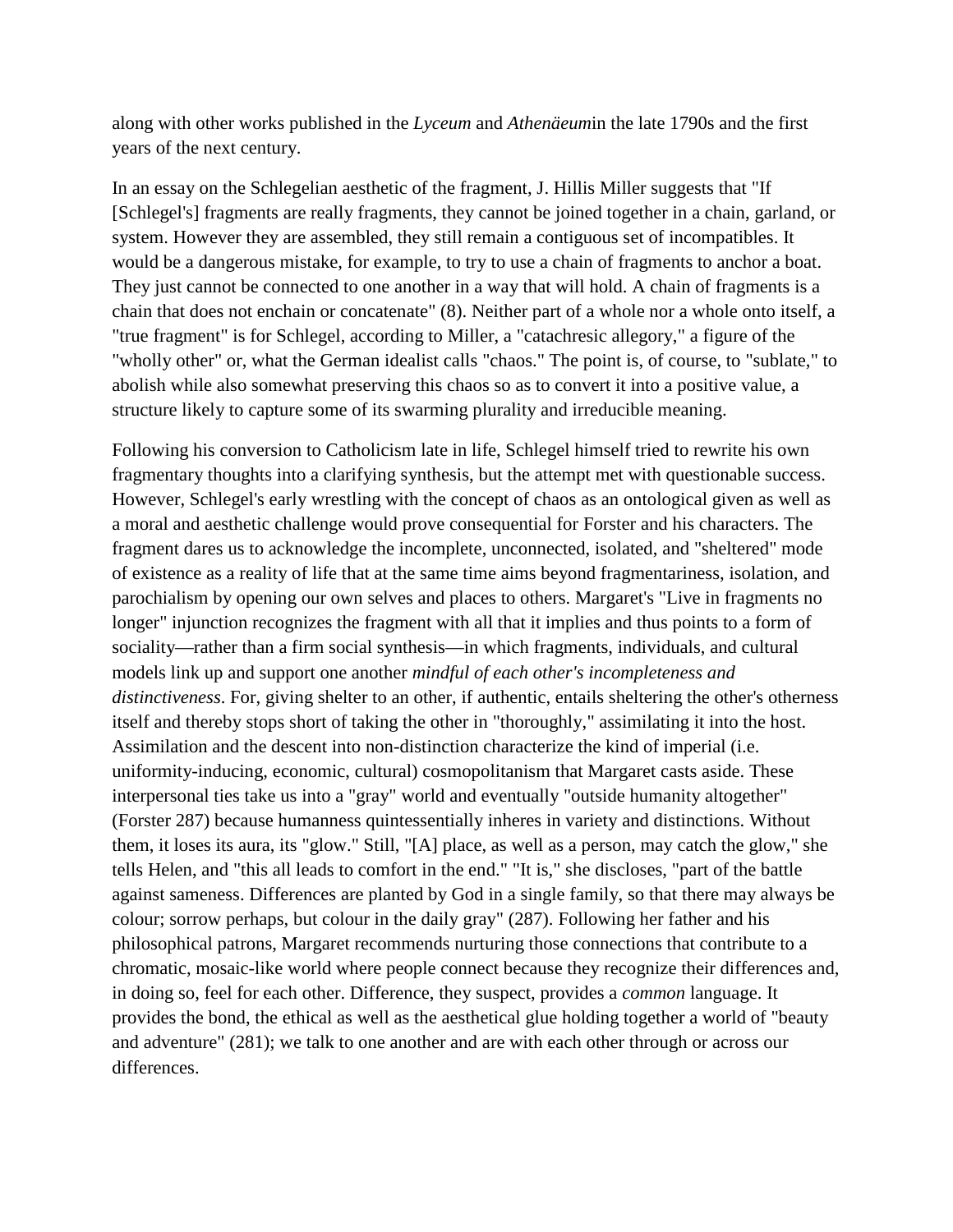While acknowledging in the *Howards End* chapter of *Others* that Forster names his characters after illustrious romantics, Miller opines that readers will have to decide for themselves what to make of this, for "the book will not clearly decide" (195). The critic does make his decision, however, when he contends that in *Howards End* "the otherness of race, nationality, class, and gender can in one way or another, by tolerance and sympathy, be reduced to the same." "This is true," he explains, "in spite of Forster's celebration of difference. The nation-, class-, and gendergrounded other can be comprehended and so incorporated, at least in principle, into an ideal society such as Margaret and Helen Schlegel imagine as their utopian goal" (199). But it seems to me that the *Howards End*passages reproduced above, which Miller also discusses, lend themselves to an "other" sort of reading, and they are hardly isolated in the novel's Friedrich Schlegel-derived economy of otherness. Further, it is this economy itself that tips the balance in favor of an ethical "decision" that the novel also makes. This decision, Miller himself recognizes, gives pride of place to the "unseen" and the "obscure," the "unknown" and the "invisible." In other words, it acknowledges a "wholly other" (200) whose features fit almost perfectly the description of Schlegel's "chaos" and thus of the fragmentary. Margaret contradicts herself more than once in much the same manner as her philosophical ancestor did (to Hegel's despair). She does not, however, advocate sameness, nor does the novel push "assimilation." What they both by and large promote is the world, its places and human associations—homes, families, communities—as domains and regimens connecting entities who are held together emotionally by their fundamental humanness, to wit, as specified earlier, by that which in each of us affords our individuality, makes us different from one another, and thus ultimately if paradoxically sets us apart culturally and otherwise.

It is this "differential" cosmopolitanism that draws Forster to the Schlegels and Smith to Forster, the culture of linkages that boost life's colorfulness and make the world more hospitable and more beautiful at the same time. Carlene, Kiki, and Howard himself are not immune to the bright radiance of this world, to the heart-warming aura that renders the different, the un-assimilated, the un-conceptualized, and the mysterious out of reach for the instinctively rationalizing self yet no less approachable or worthy of care and shelter. As in Forster, the moral and the beautiful are the two faces of the same coin. They share the same space, which thus defines itself as a site of sharing, not a surface or "acreage" but an affective structure, a cultural-affective node of feelings and bonds. The space is the same, yet it does not induce uniformity. Blackham's "We refuse to be each other" ventriloquizes Margaret's apprehension of sameness—this refusal is, after all, a rejection of equivalence quite literally—while deploring separation, "discreteness," and disinterest in the other's welfare. For, indeed, "There is such a shelter in each other," or there should be, regardless of what Monty Kipps, Smith's version of Henry Wilcox, means when he quotes Sartre's *Huis clos* and its infamous dictum "L'enfer, c'est les autres," "hell is others" (*On Beauty* 94).

There seem to be the two ethical poles in Smith's novel. I say "seem" because the contrast is far from absolute, based as it is on a misreading of the famous citation, which the French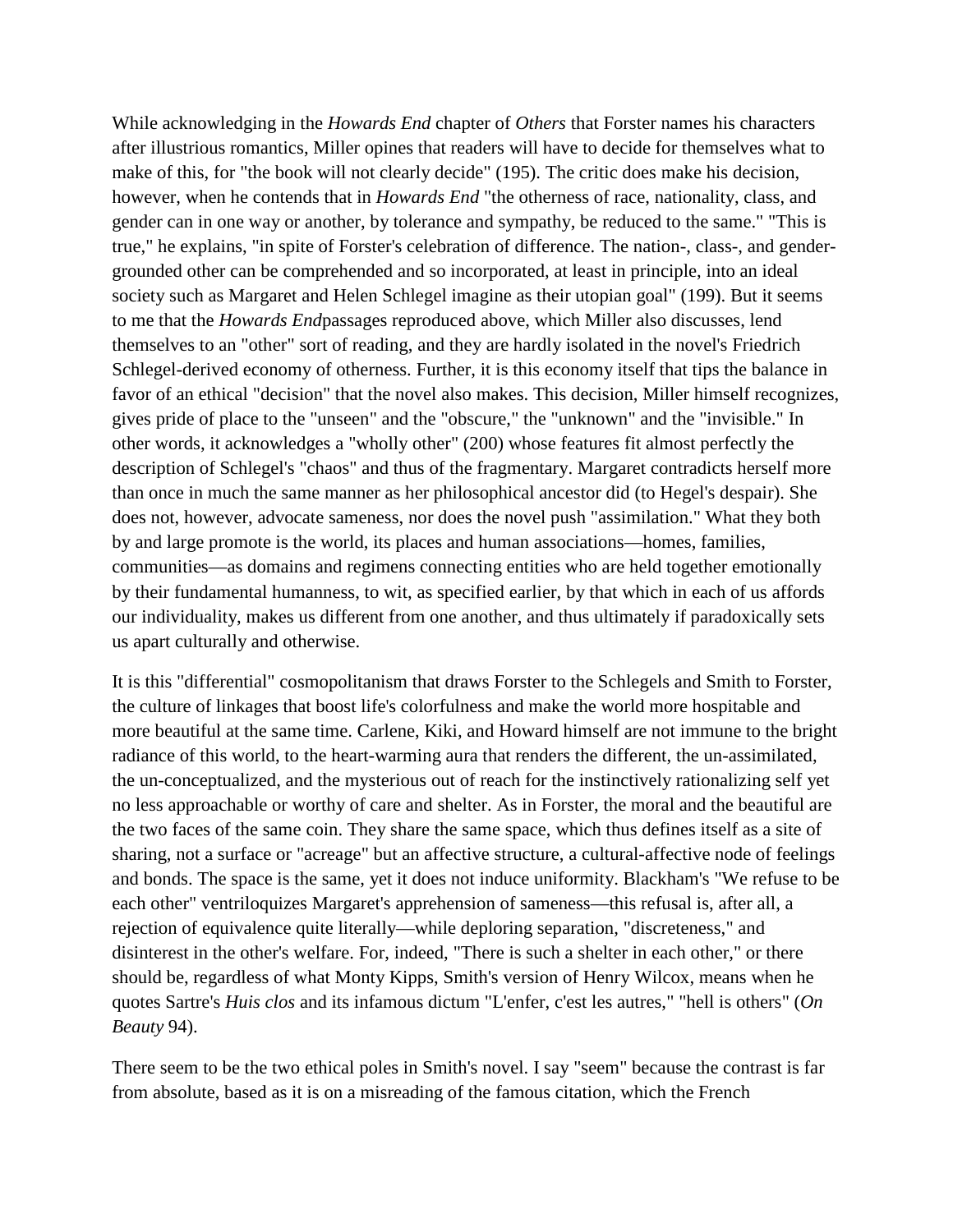philosopher himself insisted had been "misunderstood." What he meant was not that our "relations with others are tainted," troublesome, and "infernal" by definition but that *if* these relations are indeed "twisted, vitiated, then the other can be to us nothing else than hell." That is "because in reality the others are the most important thing within ourselves that we can draw from to know who we are." "When we think about ourselves, when we try to find out who we are" Sartre clarifies his paradox, "we actually use the knowledge others already have of us. We form an opinion of ourselves by means of tools others have given us. Whatever I say about myself, an other's judgment is always contained in it. This means that if my relations with an other are bad, I am completely dependent on this other. And then I am truly in hell."7 Forster and Smith refute this sort of subjection of self to the other and the other to the self. There is no hierarchical "dependence" they argue but a co-dependence and ethical relation, which are precisely what Sartre intended to underscore. In this light, we do not have a choice: our selves have always sheltered others and their views, which we have used to view and represent ourselves, and stake claims to our identities. We develop a proprietary sense of our being and place as we borrow from others and let them into our lives and thoughts. We shelter them as much as they lend us the shelter of their minds. They allow us to make up our own minds and thus come to terms with the secret of our beings. This is an intellectual and affective process of inclusion, pertaining as it does to psychology, morals, as well as aesthetics. Throughout his career, Howard endeavored to "recast Aesthetics as a rarefied language of exclusion" (*Howards End* 155), with beauty as elusive and forbidding as the unfathomable shadows of a Rembrandt painting. Opposed to this understanding of art is Carlene and Kiki's passion for the Jean Hyppolite painting, which the older woman leaves the younger one, with a transparent nod to the testamentary nexus between Ruth and Margaret in *Howards End*.

The ample use of intertextuality suggests that Smith's reading of Forster's reading of the Schlegels reworks *Howards End*'s cosmopolitan discourse of connectedness into a "neocosmopolitan" vision. Margaret's struggle to associate disparate and often conflicting values such as practicality and aesthetic sensibility, "prose" and "poetry," "England" and "Germany," and thus expand the network of people, ideas, and feelings across the barriers of class, ethnicity, geography, and culture is undercut by the networks of exploitation, inequality, and pain then rampant in the British and German Empires. The former testifies to the "good," difference-and distinction-grounded cosmopolitanism, the latter, to the "bad" sort, which is, as far as Margaret is concerned, the one that unfortunately carries the day. If, generally speaking, her attempts fall short, in her family and outside it, that is not only because her project and its historical context are at odds but also because this project remains too "Schlegelian," too idealistic. As a result, the sodalities and solidarities she seeks in lieu of absolute distinctiveness and complete sameness do not achieve their end. Responding to this failure, or quasi-failure, of Forster's cosmopolitan designs, Smith employs the Haitian painting—an actual artwork, she specifies—as a more credible, more palpable, and hence more productive "bonding" device (Smith, *On Beauty* "Author's Note" 445).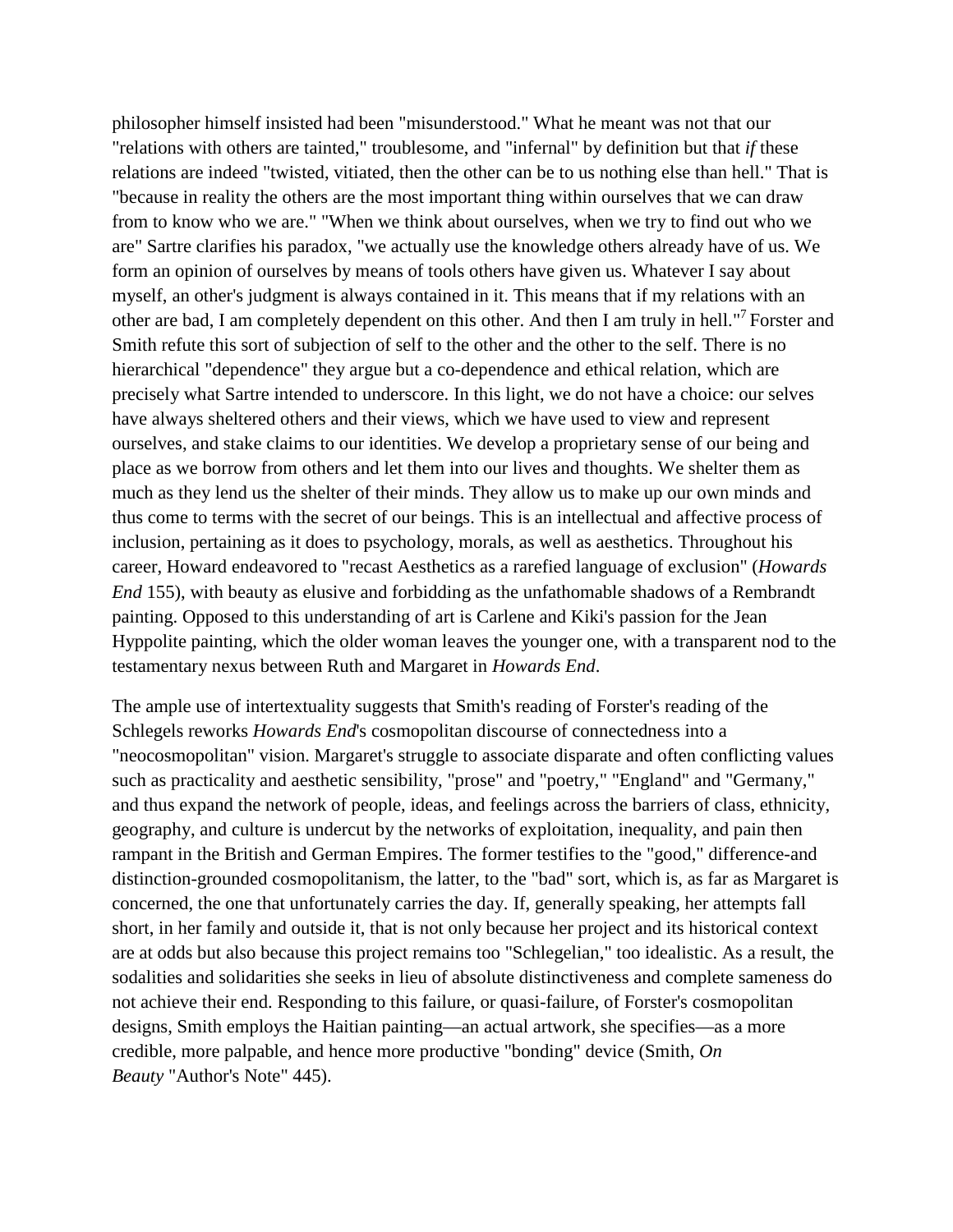Paul Gilroy has warned about the shortcomings of those bonds and alliances predicated on and thus limited by a "raciological" understanding of communal interaction and political effectiveness. "The spaces in which 'races' come to life," he maintains, "are a field from which political interaction has been banished. It is usually replaced by enthusiasm for the cheapest pseudo-solidarities: forms of connection that are imagined to arise effortlessly from shared phenotypes, culture, and bio-nationalities." The "glamour of sameness" stemming from the latter is certainly deceiving (41). Controversial as this position has been, it helps us explain what happens between Carlene, a Caribbean-British woman, and Kiki, her African American friend, and more broadly with what occurs intertextually "between" *Howards End* and *On Beauty*. Simply put, what the Haitian canvas offers the two black women is a more tangible, affectiveaesthetic space in which, and in response to which, they connect across their all-too-conspicuous differences. This ability to connect does not annul race. But this bond lends race an emotional substance that proves more palpable, more immediate than anything else the two women of African background might have in common. Quite simply, what Smith is after is a more nuanced form of sharing. This form does not preexist, for it is rooted in putative racialist-genomic sameness. It implies, however, a state of being with an other that the self and other work toward rather than take for granted. Carlene has developed her own relation to the painting while Kiki has hardly one at the beginning of their relationship, but, following her son's "liberating" the painting from Monty's Wellington office, she begins to respond to the art object and through it to its previous owner. In turn, she engages her estranged husband's own aesthetic dealings and thus marks a fresh start in their own relationship.

Beauty, Milan Kundera notes in a commentary on Kafka, is "perpetual astonishment." It shocks us because it is essentially the "beauty of strangeness" (50–51). In this sense, Howard Belsey is not off the mark: in beautiful objects, we are intrigued by the unfamiliar and the non-familial, by what differs from us and our kin, from what we normally do, know, and surround ourselves with. We tend to like what surprises us. Difference can be forbidding, hard to fathom or put together conceptually. It is wholly different, that is, another name for the Schlegelian chaos and fragment. What is different in the object we gaze at attracts us. Aesthetics, or, as Kundera calls it, "poetics," is cosmopolitan. The truly remarkable thing, though, is that, as Elaine Scarry argues in the book that made such a powerful impact on Smith, we react to objects mimetically no matter how bizarre and strange they appear to us. "[B]eautiful things," Scarry contends, "always carry greetings from other worlds with them" (47). But often our impulse is to try and replicate their beauty, to "follow" them no matter how otherworldly their call. This response provides both a fitting reaction aesthetically and ethically. For, the internal equilibrium and the formal achievement we appreciate in the beautiful and the fair outshine "loveliness of aspect." They reach across the boundaries of the admired object and flood the extra-aesthetical, the social, and the interpersonal. They even hint at ways of making sociality itself beautiful by suggesting that the "fairness" and balance of proportions we notice in art must convert into a "symmetry of everyone's relation to one another" outside it. Art becomes then hard to delimitate. Once art has issued its "invitation to ethical fairness" (95), its ethics and aesthetics overlap. Both within and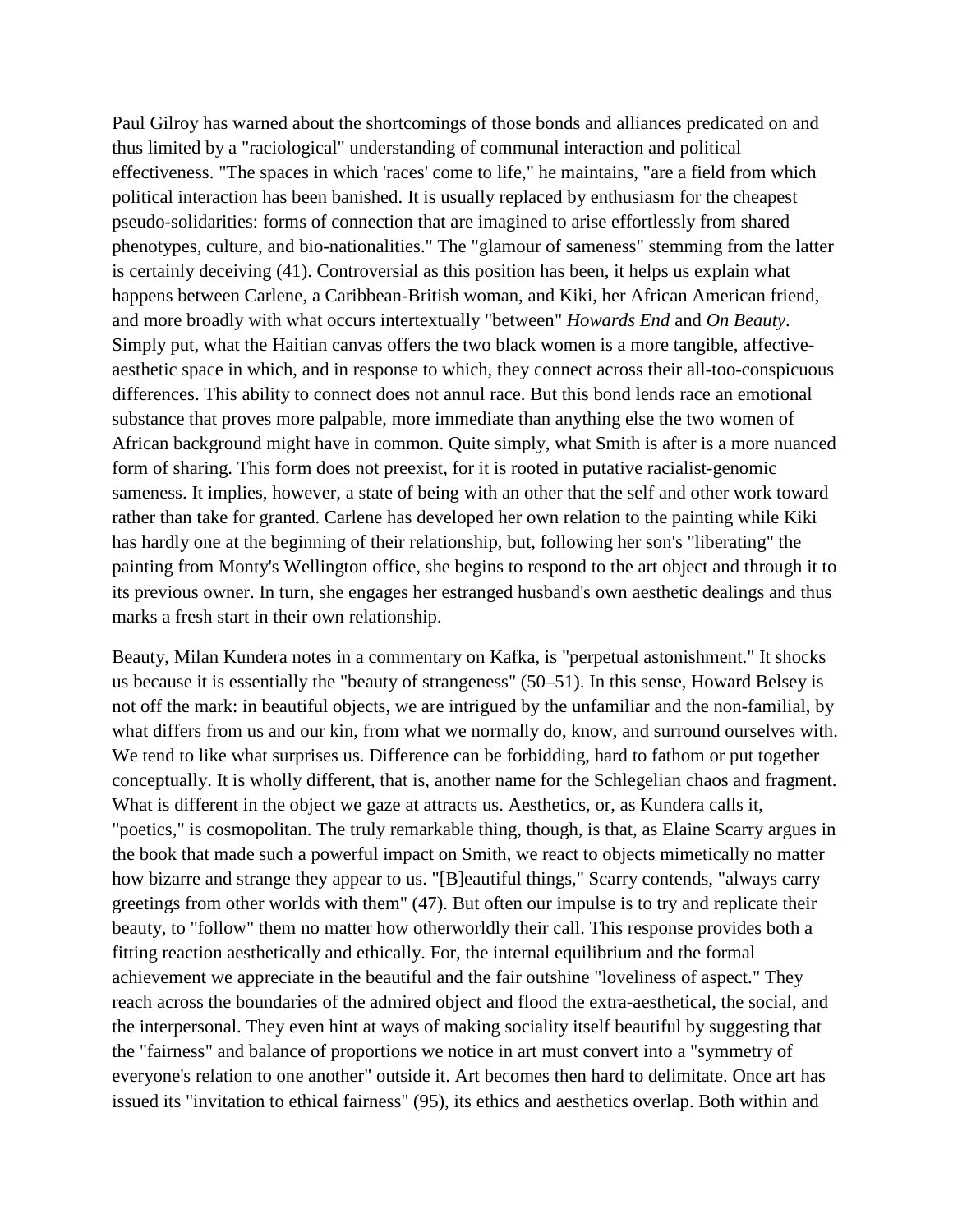without beautiful things, beauty ought to reign supreme and so spill over, outside museums and libraries, where most of us still place it, into sites "symmetrically"—"aesthetically"—occupied by "me" and "you," "my" kind and "yours." Thus underwritten by an aesthetic, "differential" cosmopolitanism, social space at long last becomes, in Smith's view, a domain where self and other come together by virtue rather than at the expense of their individualizing marks. Notes

1. On Smith and Forster's "Only connect …" see Garett and Caldwell.

2. Brennan 136–37. Brennan ranks twentieth-century cosmopolitan proponents with others "champions" of globalization. For Rowe, see his article "Post-Nationalism, Globalism, and the New American Studies," in Rowe, *Post-Nationalist American Studies* 31.

3. For a brief discussion of the Buddhist tradition of cosmopolitanism reaching back to 500 BB, see Dharwadker's essay "Cosmopolitanism in Its Time and Place," an introduction to his anthology, *Cosmopolitan Geographies: New Locations in Literature and Culture* 6–7.

4. On "micro-cosmopolitanism," see Cronin 15.

5. Jacobowitz. In a footnote to his *Howards End* edition, Alistair M. Duckworth also observes that "The Name *Schlegel* recalls the Schlegel brothers" (Forster 25).

6. The critic quotes from *The Manuscripts of* Howards End edited by Oliver Stallybrass. He also thinks that "there is no way to tell whether Forster had in mind Friedrich Schlegel or August Wilhelm Schlegel as the 'great critic'" (205). As my reading suggests, in all likelihood, Friedrich is the one Forster refers to even though "August Wilhelm may have had greater importance in Forster's day" (205).

7. My translation of the following French original: "Mais 'l'enfer, c'est les autres' a toujours été mal compris. On a cru que je voulais dire par là que nos rapports avec les autres étaient toujours empoisonnés, que c'étaient toujours des rapports infernaux. Or, c'est autre chose que je veux dire. Je veux dire que si les rapports avec autrui sont tordus, viciés, alors l'autre ne peut être que l'enfer. Pourquoi? Parce que les autres sont au fond ce qu'il y a de plus important en nous-même pour notre propre connaissance de nous-même. Quand nous pensons sur nous, quand nous essayons de nous connaître, au fond nous usons ces connaissances que les autres ont déjà sur nous. Nous jugeons aves les moyens que les autres ont, nous ont donné de nous juger. Quoique je dise sur moi, toujours le jugement d'autrui entre dedans. Ce qui veut dire que, si mes rapports sont mauvaises, je me mets dans la totale dépendance d'autrui. Et alors en effet je suis en enfer" (Jean-Paul Sartre, "*Huis clos* de Jean-Paul Sartre").

#### Works Cited

Aurelius, Marcus. *Meditations*. Trans. and Intr. Gregor Hays. New York: Random House, 2002.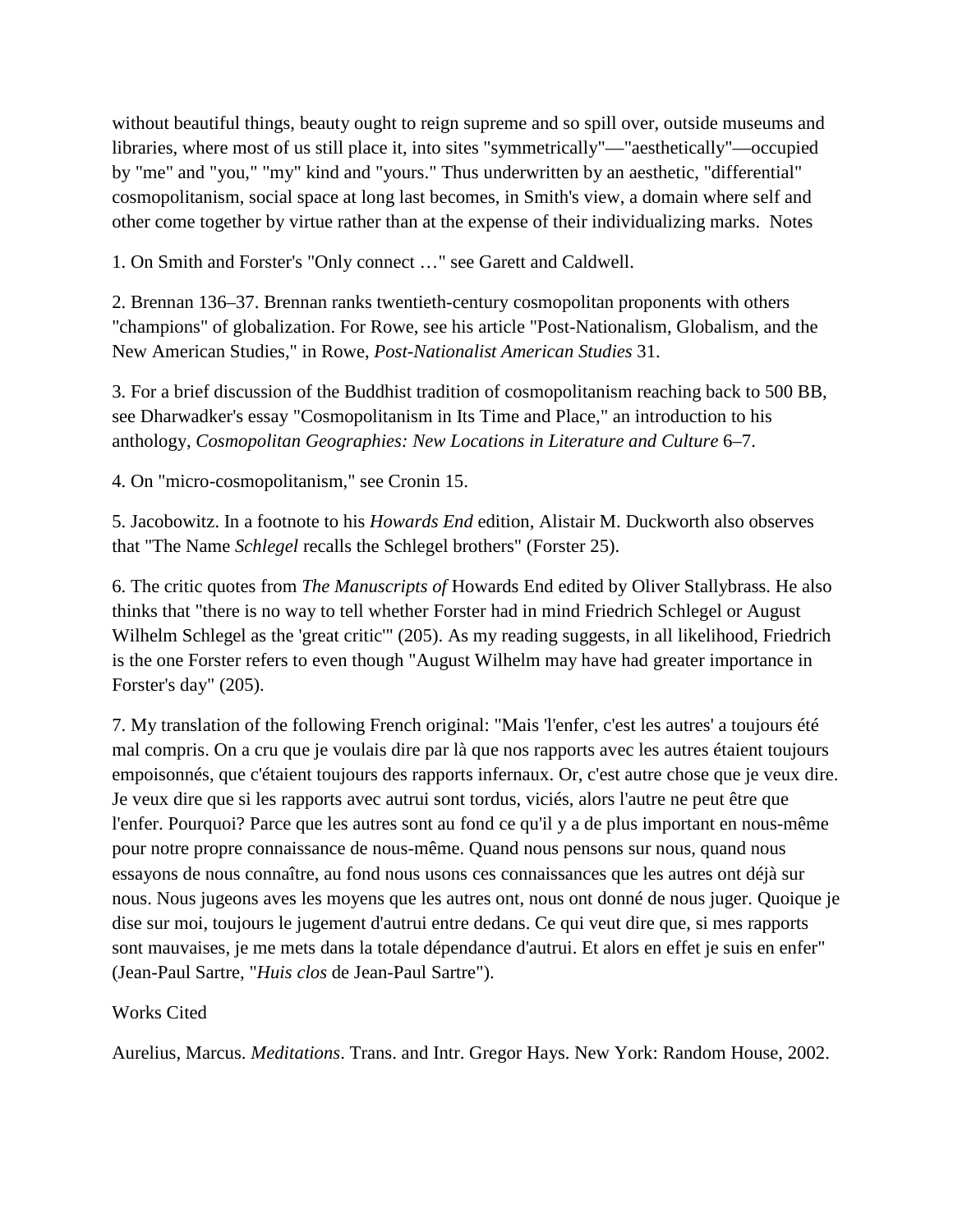Benda, Julien. *The Treason of the Intellectuals*. Intr. Roger Kimball. Trans. Richard Aldington. New Brunswick: Transaction, 2007.

Breckenridge, Carol A., et al. "Cosmopolitanisms." *Cosmopolitanism*. Eds. Carol A. Breckenridge, et al. Durham: Duke University Press, 2002. 1–14.

Brennan, Timothy. *Wars of Position: The Cultural Politics of Left and Right*. New York: Columbia University Press, 2006.

Caldwell, Gail. "Come Together." *The Boston Globe*. Accessed 19 May 2006. http://www.boston.com/ae/books/-articles/2005/09/11/-come\_together/.

Casanova, Pascale. *The World Republic of Letters*. Trans. M.B. DeBevoise. Cambridge: Harvard University Press, 2004.

Coulmas, Peter. *Les citoyens du monde: Histoire du cosmopolitisme*. Trans. (from German) Jeanne Étoré. Paris: Albin Michel, 1995.

Cronin, Michael. *Translation and Identity*. New York: Routledge, 2006.

Dharwadker, Vinay. "Introduction: Cosmopolitanism in Its Time and Place." *Cosmopolitan Geographies: New Locations in Literature and Culture*. New York: Routledge, 2001. 1–13.

Forster, E.M. *Howards End. Complete, Authoritative Text with Biographical and Historical Contexts, Critical History, and Essays from Five Contemporary Critical Perspectives*. Ed. Alistair M. Duckworth. Boston: Bedford/St. Martin's Press, 1997.

Garett, Georgia. Book Note. *Publishers Weekly*. Accessed 20 May 2006. http://www.powells.com/biblio/1594200637.

Gilroy, Paul. *Against Race: Imagining Political Culture beyond the Color Line*. Cambridge: The Belknap Press of Harvard University Press, 2000.

Heater, Derek. *World Citizenship and Government: Cosmopolitan Ideas in the History of Western Political Thought*. New York: St. Martin's Press, 1996.

Hollinger, David A. "The New Cosmopolitanism." In Vertovec and Cohen 227–39.

Jacobowitz, Seth. "Hellenism, Hebraism, and the Eugenics of Culture in E.M. Forster's in *Howards End*." *CLWeb: Comparative Literature and Culture* 6.4 (Dec. 2004). Accessed 22 May 2006. http://clcwebjournal.lib.purdue.edu/clcweb04-4/jacobowitz04.html.

Kundera, Milan. *Testaments Betrayed: An Essay in Nine Parts*. Trans. (from French) Linda Asher. New York: HarperCollins, 1995.